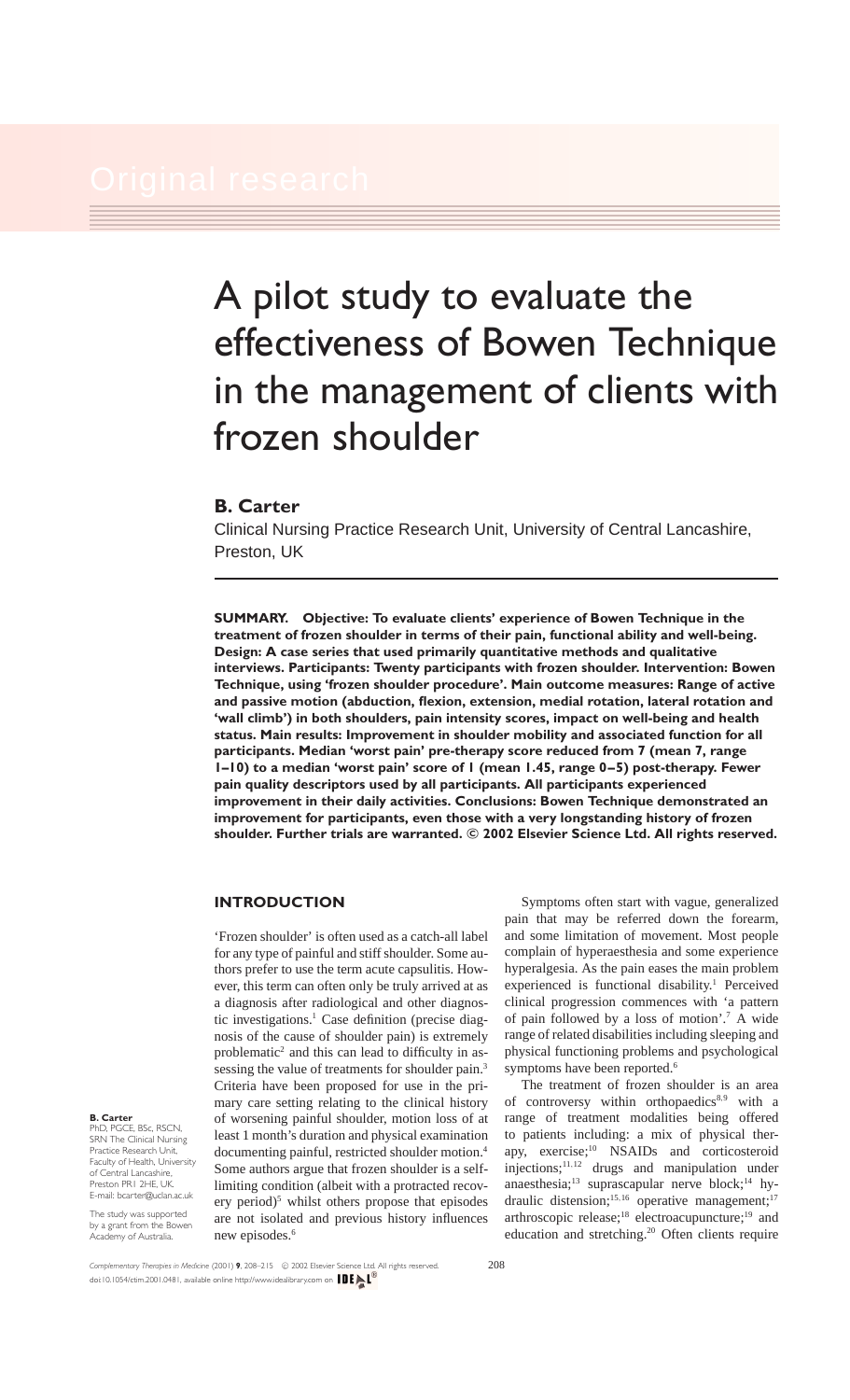#### Bowen Therapy for frozen shoulder **209**

prolonged treatment almost regardless of the intervention offered. Incidence figures range from 1:50 annually<sup>21</sup> to 7-25 per 1000 GP consultations.<sup>22</sup> Yet despite the incidence of this problem and its impact on clients there are few sound studies evaluating the differing treatment modalities.<sup>23</sup> Most studies have been undertaken on hospital patients even though only a few patients with shoulder pain require referral to a specialist.<sup>6</sup> Studies tend to produce conflicting<sup>24</sup> or inconclusive<sup>22</sup> results, or do not suggest any significant differences between differing treatments.<sup>25</sup> Follow-up periods last from eight months<sup>12</sup> to seven years.<sup>26</sup> However, 12–24 months is the expected period of time during which slow healing and recovery naturally occurs,<sup>24</sup> regardless of the intervention.

#### **Bowen Technique**

Bowen Technique is a system of subtle and very precise mobilizations called Bowen moves. These moves are applied, using the fingers and thumbs, over muscles, tendons, nerves and fascia: only gentle, non-invasive pressure is used.<sup>27</sup> A single treatment consists of a series of specific sequences of these moves, called procedures, with frequent pauses to allow time for the body to respond. The goal is to assist the body to restore structural integrity and optimal function.28 The 'frozen shoulder procedure' has a carefully documented protocol for practitioners to follow, ensuring that each practitioner using a pure technique undertakes the same moves. A Bowen move challenges individual muscles for several seconds by the application of a gentle lateral pressure, exerted by the therapist's thumb, against its medial edge; the muscle fibres and its fascia are disturbed from their neutral position and they are slightly stretched. The therapist applies gentle pressure towards the core of the muscle using the skin slack available, and then rolls the thumb laterally across the muscle. After the thumb rolls over and across the muscle, gently compressing it, the muscle will react by springing back to its original position. The competent Bowen therapist has a keen sense of tissue tension. This enables him/her to feel where stress has built up in the tissues, how much pressure to use and where and when to perform a move to release the buildup of stress. The therapist strives to undertake a minimum of moves and procedures to trigger the body's own self-healing powers. The poorer the health of the patient or the more acute the problem, the less that is done with less pressure during the session, the more profound will be the effect. The anticipated number of treatments for frozen shoulder would be five or fewer.<sup>28</sup>

# **METHODS**

The intention of this study was to evaluate clients' experience of Bowen Technique in the treatment of frozen shoulder in terms of their pain, functional ability and well-being. In this paper the focus is on pain and functional ability with well-being as a secondary measure. The clients' experiences of the technique and their levels of satisfaction are not reported here.

A quantitative case series approach supported by post therapy client interviews was adopted. Baseline medical and demographic data were collected relating to gender, age, occupation and past medical history. Data relating to the key outcome measures of range of movement, pain scores (intensity, duration, periodicity) and impact of pain on well-being were collected. This was achieved through specially developed consultation sheets, self-report pain diaries, self-complete questionnaires and semi-structured interviews with clients at specific stages within their treatment. Thus comprehensive data sets were generated for each participant.

#### **Scoring range of movement**

The therapist assessed and scored the participants' range of motion in both shoulders at each visit across a range of six movements. The participants were given a score of either 1–3 or 1–4 as appropriate to each test  $(1 =$  least range of motion and 3 or  $4 =$  greatest possible range of motion). The elements scored were abduction (1–3), flexion (1–4), extension (1–3), medial rotation (1–3), lateral rotation (1–3) and 'wall climb' (1–4). The scores represent the extent of motion that the participants could achieve. The non-affected shoulder was therefore used as a 'benchmark' for each individual participant. Thus the possible range for scores was 6–20. Mobility tests were carried out as both passive and active movements. This allowed each individual participant to be scored (active and passive) for both shoulders on initial and subsequent assessments. Thus for each participant a score for the initial difference and the final difference between the non-affected and affected side could be derived. Additionally on a daily basis participants rated, on a 0–10 scale, the average level of restriction to their range of motion they experienced in their affected shoulder.

#### **Scoring pain**

Pain was scored at each therapy session and through the completion of a 'Daily Pain Diary'. Participants rated their daily worst, least and average pain intensity on a 0–10 scale (by circling the relevant score). For example:

Please rate your pain by circling the number that best describes your pain at its *worst* today.

In order to capture another element of the pain experience participants were presented, in their Daily Pain Diaries, with a list of 15 pain descriptors derived from the McGill Pain Questionnaire. They were asked to place a tick next to the word if they felt that it applied to their pain. Participants also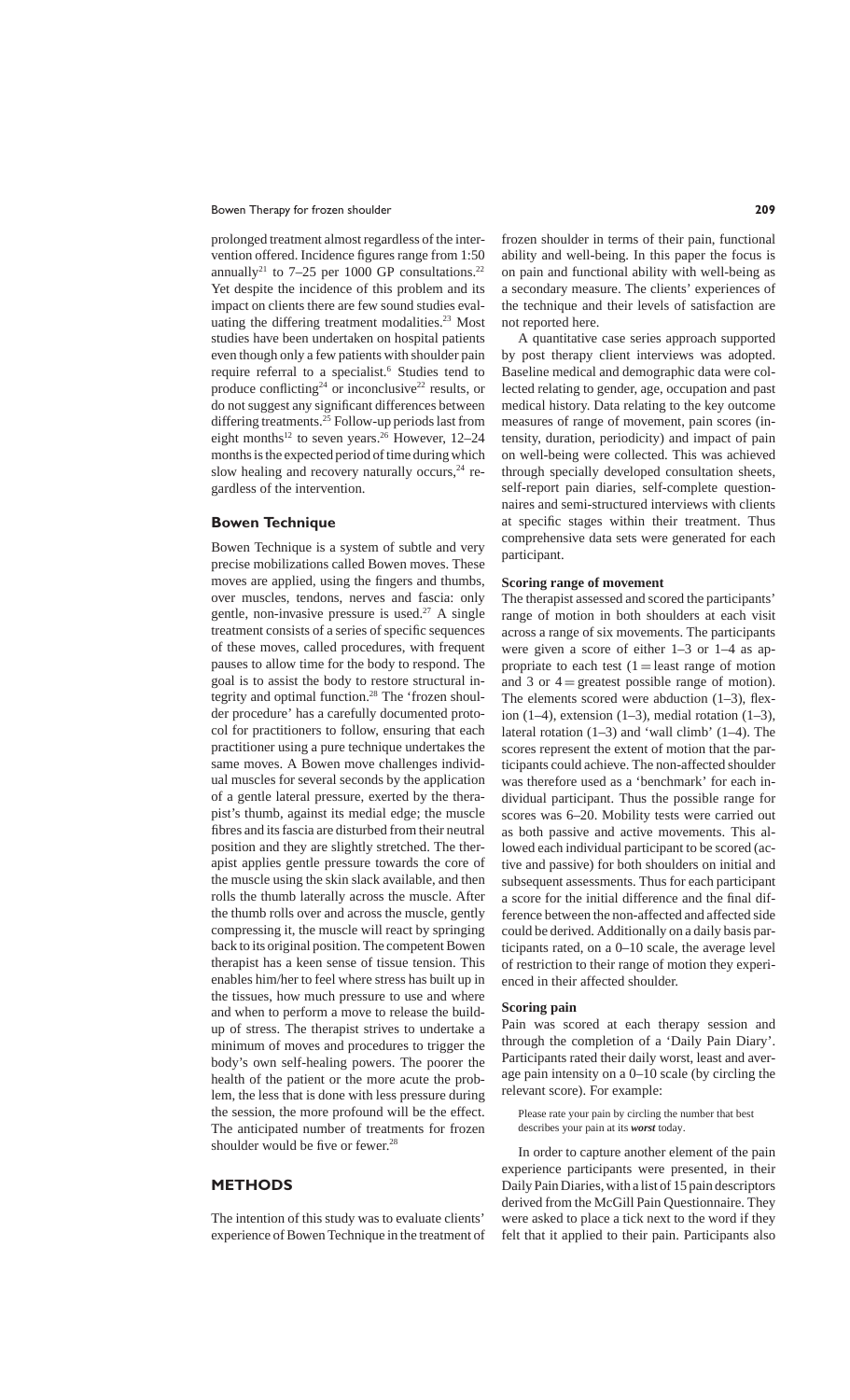#### **210** *Complementary Therapies in Medicine*

rated the level (none, mild, moderate, or severe) to which they felt that their pain interfered with aspects of their activities of daily living including general activity, mood, walking ability, normal work, relations with other people, sleep and enjoyment of life. For example:

Please tick the box that describes how pain has interfered with your relations with other people.

(This aspect was followed up most closely within the participant interviews and is not reported in depth in this paper.)

The number of therapists involved in the study was restricted to two and their practice was reviewed by a qualified Bowen Instructor to help ensure consistency, standardization and 'purity' of the technique. This review entailed the therapists being observed undertaking the sequence of moves and in providing a rationale for their practice. They were also reviewed by the researcher (who is not a Bowen Therapist) for their accuracy in completing the consultation sheets and accuracy in completing the scoring aspects of the consultation (for example, the range of motion). The study was given ethical approval by the Local Research Ethics Committee. Informed, written consent was gained from each client with the usual safeguards with respect to confidentiality and anonymity being adhered to throughout the study. Clients were included in the study if they met the criteria for frozen shoulder, were over 18 years of age, had no concurrent major mental health problem or had received any other physical treatment modality such as physiotherapy and cortisone injections for three months prior to commencement of the study. The criteria used for frozen shoulder were those proposed as suitable for use within the primary care setting:4

- 1) clinical history of worsening painful shoulder
- 2) motion loss of at least 1 month's duration

3) physical examination documenting painful, restricted shoulder motion.

The therapists applied these criteria at the first treatment session. It was not a requirement of the study that participants had to have been diagnosed by a medically qualified doctor, although all patients had previously visited their General Practitioner, who had diagnosed their problem as being frozen shoulder.

One set of clients was recruited in NW England through referral via a GP surgery who had established links with their local Bowen Therapist. The second therapist, working in SW Scotland, had intended to recruit through their GP surgery. However, there were no referrals during the time window of the study and ten clients were recruited by local advertisement. None of the clients paid for their treatment. The study was set in the therapist's clinics (one was in a private house and another was in a room in a house from which other therapists worked). Clients attended for treatment sessions and were discharged by the therapist after treatment completion. Treatment completion occurred at the end of five sessions (the maximum number of sessions deemed appropriate for the treatment of frozen shoulder) or before this if there was resolution or substantial resolution of symptoms (such as very minimal pain scores).

## **Data analysis**

Data from the questionnaires, pain diaries, consultation sheets and other documentation were analyzed using descriptive statistics in SPSS for Windows. Analysis of each case was undertaken and then consideration across cases was undertaken using all data sets for each case. Although this study also focused on evaluating clients' perceptions of the therapy, this data is not presented in this article.

#### **RESULTS**

Twenty-one clients were recruited to the study. One client was excluded due to a complex history emanating from a severe shoulder injury. Ten participants were male and ten were female. Seventy five percent of the participants were aged over 50 years (see Figure 1). Fourteen participants were right-handed and six were left-handed. Eleven participants were experiencing symptoms in their right shoulder and seven in their left (see Table 1). None of the participants had received Bowen Technique prior to their recruitment to the study although three had previously been seen as a hospital outpatient for physiotherapy treatment. There were no reports of any adverse experiences as a result of Bowen Technique. Six participants visited their therapist five times, six attended for four visits, and eight attended for three visits before discharge. No factors were seen to be associated with either response or lack of response to Bowen Technique. The majority of participants  $(n = 13)$  had experienced pain for over three months (see Figure 2).

Most participants had experienced reduced range of motion in the affected shoulder for as long as they had had the pain, although some had experienced a slower reduction of range of motion as the shoulder gradually froze. Most participants  $(n = 14)$  stated that they had moderate restriction, four stated severe and two stated mild restriction to their range of motion. Nobody reported no restriction. It is important to note that all participants had a full range of mobility (as tested) in their non-affected side and thus were all able to attain a full score of 20 for their non-affected side on presentation for therapy. There was a marked improvement in range of motion, with 70%  $(n = 14)$ of participants experiencing no difference in range of motion between their affected and non-affected side at the end of treatment. The remaining six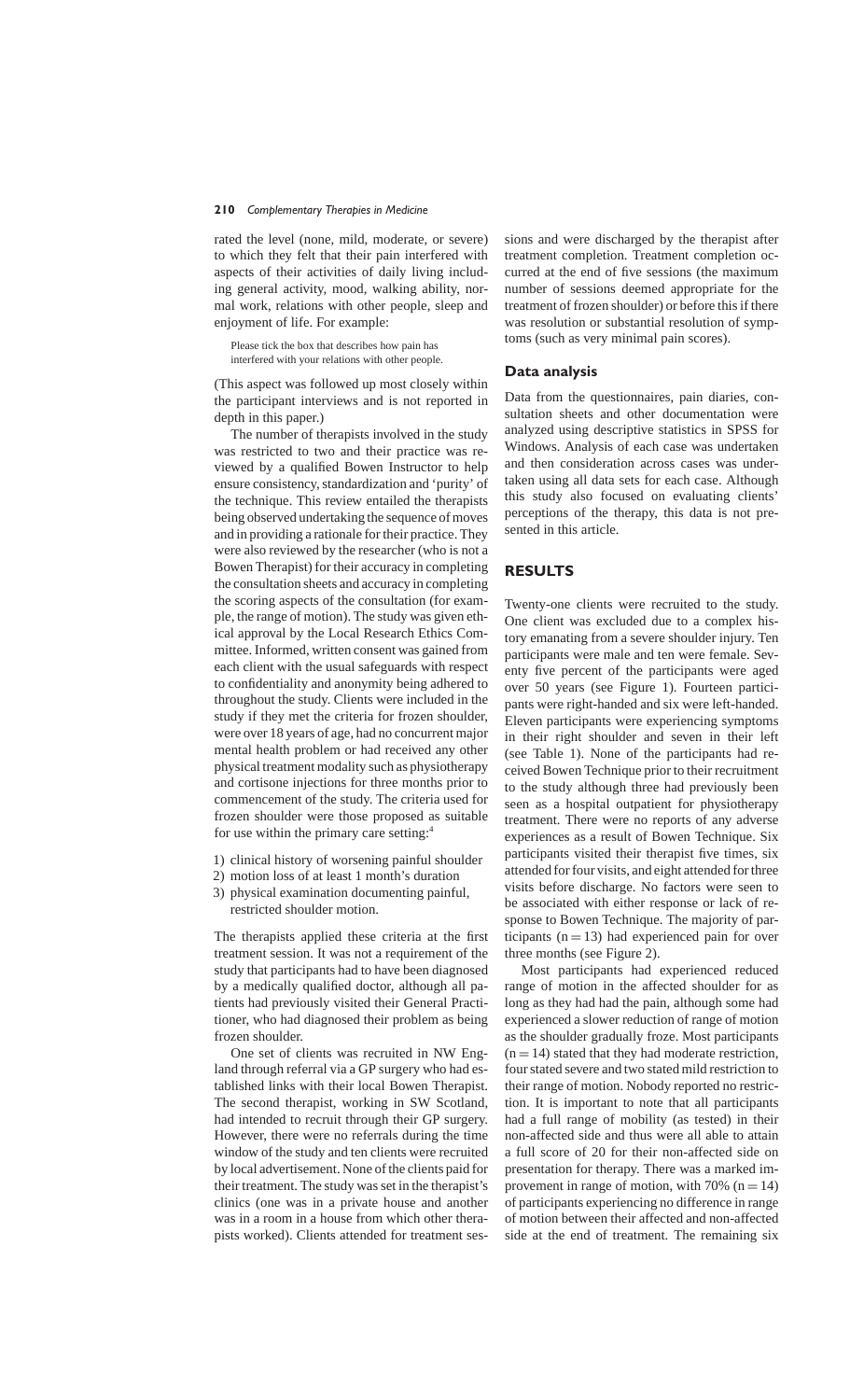

Fig. I Age of participants in years.

| <b>Relation of dominant side to affected</b><br>Table I<br>shoulder |                           |
|---------------------------------------------------------------------|---------------------------|
|                                                                     | Number of<br>participants |
| Right sided dominant and right<br>shoulder affected                 |                           |
| Right sided dominant and left<br>shoulder affected                  |                           |
| Left sided dominant and left<br>shoulder affected                   | V                         |
| Left sided dominant and right<br>shoulder affected                  |                           |

participants all demonstrated improvement in their range of motion with the differences reducing down to between 1 and 3. Figure 3 shows the score for each participant for the initial and final difference in range of motion between the non-affected and affected side.

Participants were experiencing a range of symptoms on presentation (see Figure 4). Many were experiencing a constellation of pain-related symptoms: the worse the reported pain, the more symptoms reported by the participants. Eight participants reported their pain to be worst mostly at night, six reported it to be worst mostly during the day and six indicated that it was equally bad during the night and the day. The median worst pre-therapy pain intensity score was 7 (mean 7, range 1–10): only one person reported having a worst pre-therapy pain score of 1. The median least pre-therapy pain intensity score was 3 (mean 2, range 0–6). Thus overall participants were generally experiencing high pain scores pre Bowen Technique. Participants identified the pain descriptors that reflected their pain experience (see Figure 5). The median worst post-therapy pain intensity score was 1 (mean 1.45, range 0–5). The median least post-therapy pain score was 0 (mean 0.8, range 0–3). The use of all descriptors was high pre-therapy and was markedly reduced post-therapy. Participants who continued to score pain were using a very restricted range of generally 'lower' level descriptors such as 'tender' and 'aching'.

The participants perceived the pain from their frozen shoulder as having a fairly major impact



**Fig. 2** Length of time (in months) participants had experienced frozen shoulder  $(n = 20)$ .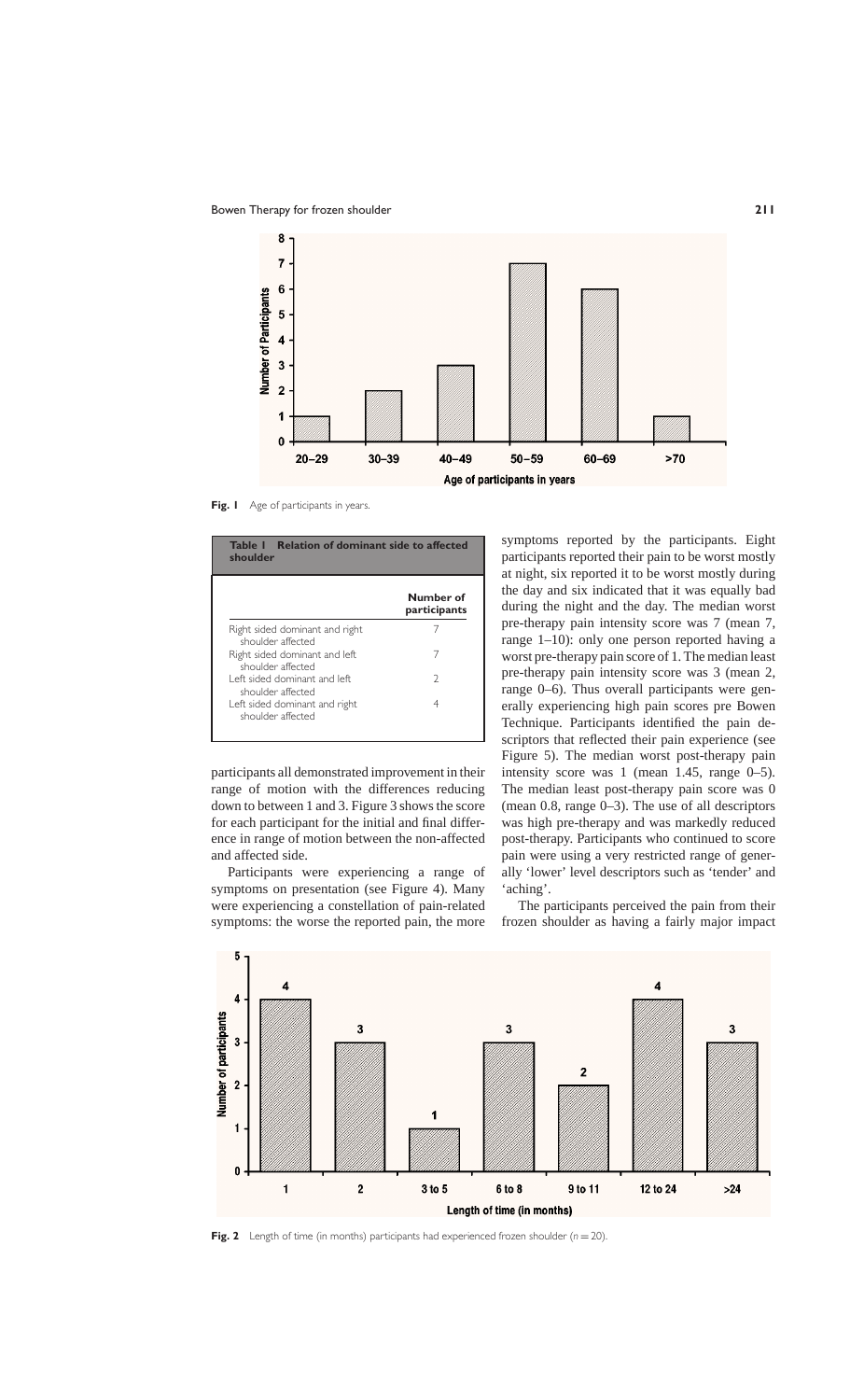# **212** *Complementary Therapies in Medicine*



Fig. 3 Differences in range of motion scores between frozen and normal shoulder for each participant, before and after Bowen therapy.



**Fig. 4** Symptoms reported by participants prior to therapy  $(n = 20)$ .

on aspects of their daily activities of living. Post-therapy participants had returned to their normal activities of living and usual mood, relationships and enjoyment. None were experiencing severe interference with daily activities (see Figure 6).

It is noteworthy that  $40\%$   $(n = 8)$  of participants achieved an average final pain score of zero



Fig. 5 Pain descriptors used before and after Bowen therapy.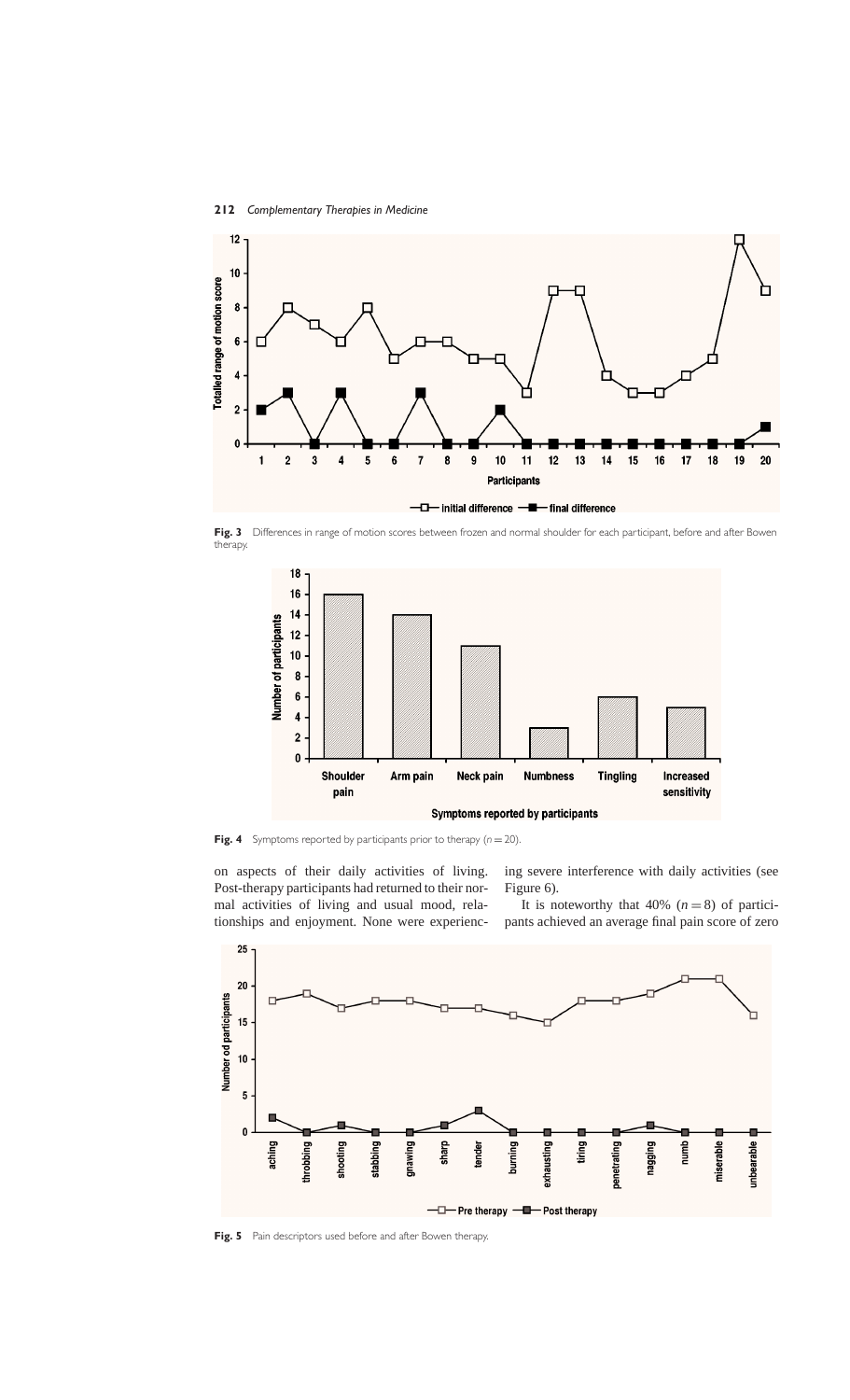Bowen Therapy for frozen shoulder **213**





Impact of pain on participants' mood, relationships and enjoyment

**Fig. 7** Impact of pain on participants' mood, relationships and enjoyment.

by the end of their treatment, and a total of 80%  $(n = 16)$  scored their pain as being between 0 and 2 and described it as a slight ache (often associated with particularly strenuous activity). The difference between the pain scores pre- and posttherapy was marked (see Figure 8).

## **DISCUSSION**

Bowen Technique was successful for the majority of participants and it provided reduction, to a greater or lesser degree, in each individual participant's baseline symptoms. This then impacted



**Fig. 8** Average pain scores immediately prior to first Bowen intervention and average pain scores after completion of final Bowen intervention, by participant.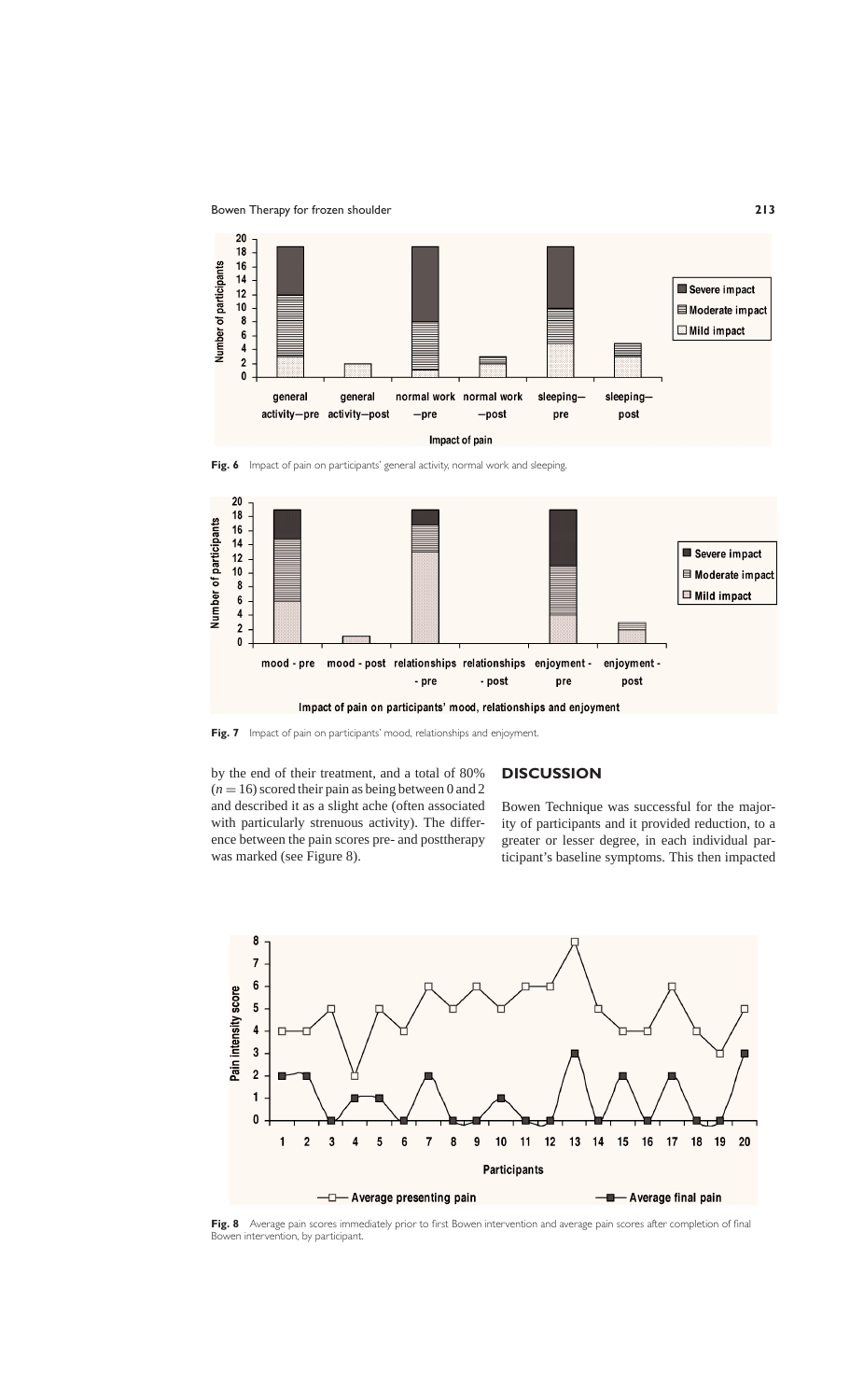#### **214** *Complementary Therapies in Medicine*

on their ability to engage with their usual daily (social and physical) activities. A key outcome of the study was the improvement, across all participants, in the range of movement (functional ability) in the frozen shoulder with 70%  $(n = 14)$  of participants experiencing no difference in mobility between their affected and non-affected side at the end of treatment. This would seem to be a better response than many of the other studies which have utilized a range of more conventional treatments.<sup>6,22,29</sup> The remaining six participants all demonstrated improvement in mobility with a reduced difference between the affected and non-affected side. These six participants all were more functionally able and were able to participate more fully in their usual daily activities. Bowen Technique would seem to have had an impact on the duration and/or intensity of morbidity, and thus reduced the major implications related to morbidity.30 Pain scores also decreased markedly. Participants were either scoring no pain (a score of zero) or substantially lower pain intensity scores (1–2) by the end of treatment. The range and intensity of pain descriptors used to describe their pain had also reduced substantially with much milder terms, such as 'slight ache' and 'mild pain' being used for those participants scoring pain compared with the original more intense and invasive descriptors chosen. None of the participants reported that their pain was having a severe impact on their daily activities, and there was a decrease in the reports of mild and moderate impact by the end of the treatment. The combination of improved mobility, functional status and decreased pain contributed to a feeling of enhanced well-being as evidenced through the improved scores for the participants' daily activities.

Despite the care that was taken in the design of the study, it is accepted that it is subject to a number of limitations and thus the results should be viewed with some degree of caution. The study was not subject to the same rigours as would be found within the gold-standard of the double-blind, randomized controlled trial. The lack of a control group limited the design. This meant that the therapists themselves were not blinded to the study. This had been discussed in detail in the planning stage of the study but the practical difficulties of including a control group meant that this was not possible in this study although it would be recommended for future studies. Other issues that, despite careful management, may have influenced the results included the fact that two therapists participated, two different locations for treatment were used and there were two routes of recruitment. These could have led to some variability in technique and client expectations, although no differences emerged between the results of the two therapists. The method of scoring the range of motion was potentially open to the subjectivity of the therapists, although a number of safeguards

were in place to minimize this. The researcher maintained contact with the therapists throughout the study to check if they were experiencing any problems with scoring clients or using the consultation sheets. The therapists were instructed to err on the side of the worse of two possible scores rather than the better of the two should they have been in any doubt. Whilst the use of an instrument to measure specific angles could have increased the accuracy of measurements, this option was not deemed appropriate due to the cost and the potential for operator error. Despite these limitations, it is believed that the research findings do represent an accurate reflection of the effectiveness of Bowen Technique for these clients.

It is worthwhile noting that no participants withdrew from this study and yet withdrawal from shoulder pain studies is recognized as problematic.22 In other studies high withdrawal rates (17–59%) have been noted across treatment groups.29

Bowen Technique, from this pilot study, demonstrated an improvement for participants, even those with a very longstanding history of frozen shoulder. This is a good result, as other studies have demonstrated poorer results with patients with longstanding frozen shoulder symptoms.<sup>6</sup> For the majority of participants it provided a good outcome, particularly in relation to improved mobility. In terms of the outcome measures used in other studies—success rate, mobility, pain and functional status—Bowen can be seen to be a positive intervention for the clients in this study. Obviously, this small scale uncontrolled study is only a beginning, but from these findings further study is warranted.

#### **ACKNOWLEDGEMENTS**

The author wishes to acknowledge the anonymous reviewers for their thoughtful suggestions and constructive comments on an earlier draft of this article. Thanks also to the therapists, Mr Warwick Minnery and Mr Brandon Clarke, and the clients who participated in the study.

#### **REFERENCES**

- 1. Stam HW. Frozen shoulder: a review of current concepts. Physiotherapy 1994; 80: 588–598.
- 2. Bamji A. Lack of concordance between rheumatologists may render multicentre studies invalid. British Medical Journal 1998; 316: 1676.
- 3. Szebenyi B, Dieppe P. Interventions to treat shoulder pain. BMJ 1998; 316: 1676.
- 4. Pearsall AW, Speer KP. Frozen shoulder syndrome: diagnostic and treatment strategies in the primary care setting. Med Sci Sports Exerc 1998; 30: Suppl S33–39.
- 5. Reeves B. The natural history of frozen shoulder syndrome. Scand J Rheumatol 1975; 4: 193–196.
- 6. Croft P, Pope D, Silman A. The clinical course of shoulder pain: prospective cohort study in primary care. BMJ 1996; 313: 601–602.
- 7. Boyie Walkder KL, Gabard DL, Bietsch E, Masek van Arsdale DM, Robinson BL. A profile of patients with